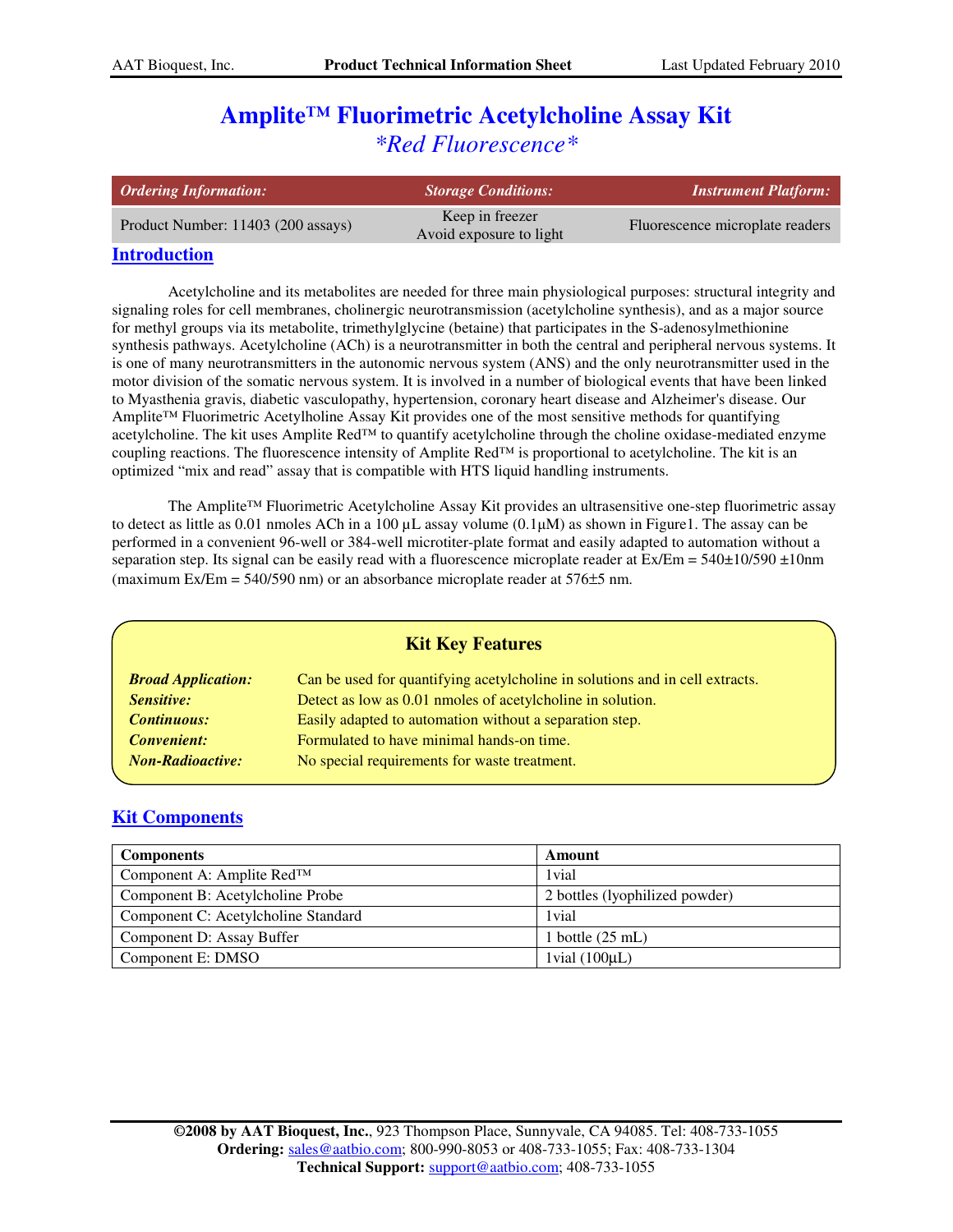# **Assay Protocol for One 96-well Plate**

# **Brief Summary**

**Prepare ACh Assay mixture (50** µL**)** → **Add ACh standards or ACh test samples (50** µL**)** → **Incubate at room temperature for 10-30 min** → **Read fluorescence intensity at Ex/Em = 540/590 nm** 

*Note: Thaw all the kit components at room temperature before starting the experiment.* 

#### **1. Prepare stock solutions:**

1.1 Amplite Red<sup>™</sup> stock solution (250X): Add 40 µL of DMSO (Component E) into the vial of Amplite Red<sup>™</sup> (Component A) to make a 250X stock solution.

*Note: The unused Amplite Red<sup>™</sup> stock solution should be divided into single use aliquots. Store at -20*  $^oC$ *and avoid exposure to light.*

1.2 Acetylcholine stock solution: Add 200µL of ddH2O into the vial of Acetylcholine Standard (Component C) to make 50 mM acetylcholine stock solution. *Note: The unused acetylcholine stock solution should be divided into single use aliquots and stored at -20 <sup>o</sup>C.*

#### **2. Prepare acetylcholine assay mixture:**

- 2.1 Add 5 mL of Assay Buffer (Component D) to the bottle of Acetylcholine Probe (Component B) and mix well.
- 2.2 Add 20 µL of Amplite Red<sup>™</sup> stock solution (250X, from Step 1.1) into the Acetylcholine Probe bottle (from Step 2.1) to make the acetylcholine assay mixture. *Note: The Assay mixture should be used promptly and kept from light. The assay background would increase with longer storage time.*

#### **3. Prepare serial dilutions of acetylcholine (0 to100**µ**M) solutions:**

- 3.1 Add 20 µL of 50 mM acetylcholine standard stock solution (from Step 1.2) to 980 µL Assay Buffer (Component D) to generate 1000 µM standard. *Note: Diluted acetylcholine standard solution is unstable, and should be used within 4 hours.*
- 3.2 Take 200 µL of 1000 µM standard to perform 1:10 and 1:3 serial dilutions to get 100, 10, 1, 0.3, 0.1, 0.03, 0.01 and 0 µM standard acetylcholine solutions.
- 3.3 Add acetylcholine standards and acetylcholine containing test samples into a 96-well solid black microplate as described in Tables 1 and 2. *Note: Treat the cells or tissue samples as desired.*

**Table 1**. Layout of acetylcholine standards and test samples in a solid black 96-well microplate

| BL         | BL              | <b>TS</b> | TS       | $\cdots$ |          |  |  |  |
|------------|-----------------|-----------|----------|----------|----------|--|--|--|
| AS1        | AS1             | $\cdots$  | $\cdots$ | $\cdots$ | $\cdots$ |  |  |  |
| $\bf{AS}2$ | AS <sub>2</sub> |           |          |          |          |  |  |  |
| AS3        | AS3             |           |          |          |          |  |  |  |
| AS4        | AS4             |           |          |          |          |  |  |  |
| AS5        | AS5             |           |          |          |          |  |  |  |
| AS6        | AS6             |           |          |          |          |  |  |  |
| AS7        | AS7             |           |          |          |          |  |  |  |

*Note: AS= Acetylcholine Standards; BL=Blank Control; TS=Test Samples* 

**Table 2**. Reagent composition for each well

| <b>Acetylcholine Standard</b>  | <b>Blank Control</b>     | <b>Test Sample</b> |
|--------------------------------|--------------------------|--------------------|
| Serial dilutions* $(50 \mu L)$ | Assay buffer: $50 \mu L$ | $50 \mu L$         |